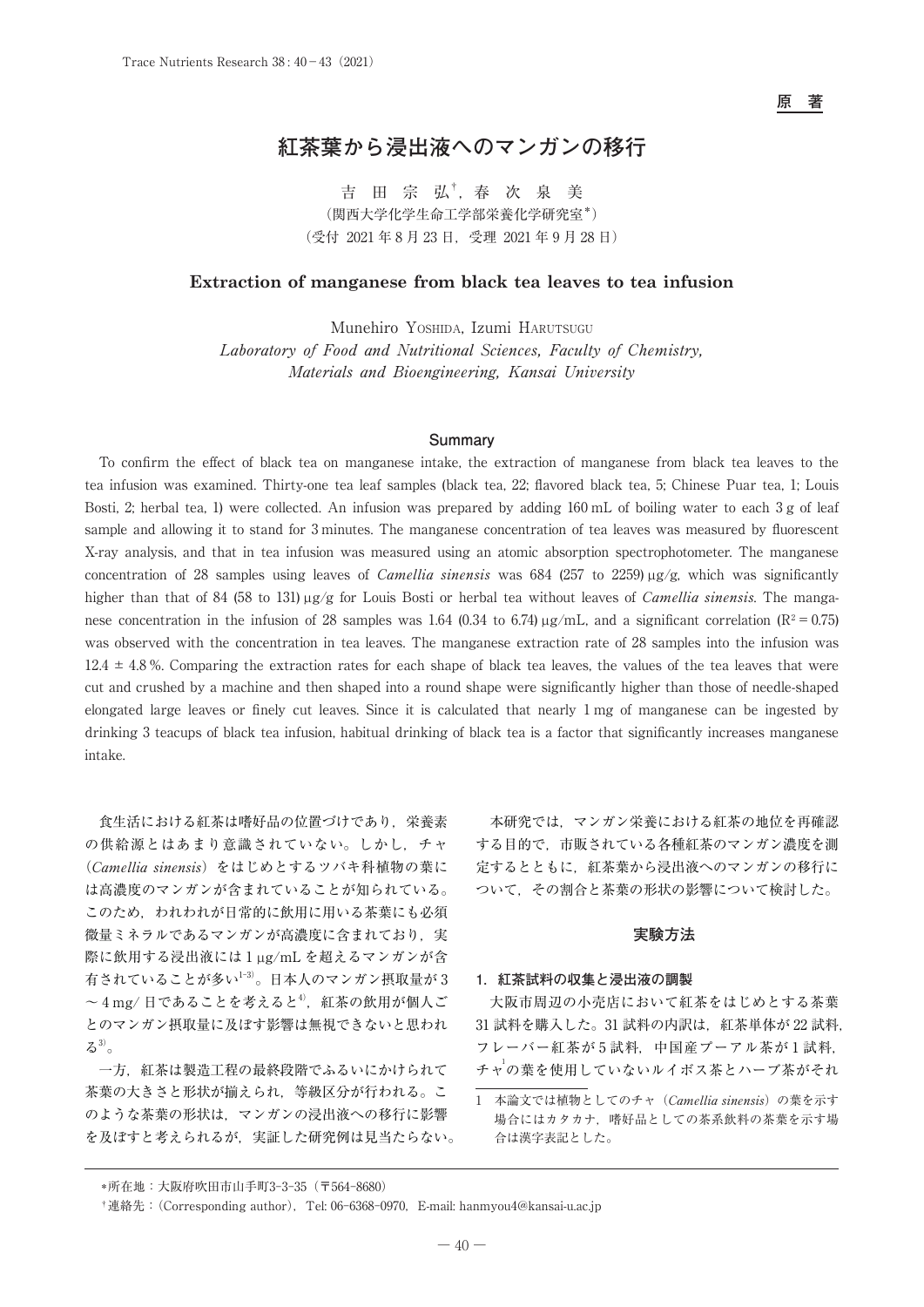ぞれ 2 試料と 1 試料である。紅茶単体とプーアル茶を合わ せた 23 試料については,茶葉の形状などを示す等級が示 されており,その内訳は,針状の細長く大きな葉であるオ レンジペコ (OP) が 13 試料, 細かくカットした葉である ブロークンオレンジペコ (BOP) が6試料, 機械で切断・ 押し潰してから丸く整型した crush tear curl (CTC) が 4 試料である。

各試料 3 g を不織布製のティーバッグに入れ、沸騰水を 160 mL 加えて3分間静置し、浸出液を調製した。

#### **2.マンガン濃度の測定**

茶葉のマンガン濃度は,蛍光 X 線分析装置 (島津, EDX-7000)を用いて測定した。分析における主成分は C<sub>6</sub>H<sub>12</sub>O<sub>6</sub> とした。蛍光 X 線分析装置が示す値は相対的な半 定量値であるため,標準参照試料 10 点についてマンガン 濃度の測定を行い,保証値と測定値との間の換算式を求め た。用いた標準試料は次のとおりである(数値はマンガン 濃度 $(\mu g/g)$ : Apple leaves (SRM1515), 54; Peach leaves (SRM1547), 98; Non-fat milk powder (SRM1549), 0.26; Wheat flour (SRM1567a),  $9.4$ ; Rice flour (SRM1568a),  $20$ ;Citrus leaves (SRM1572),  $23$ ;Tomato leaves (1573a), 246; Bovine liver (SRM1577a), 9.9; Bovine muscle powder (RM8414), 0.37; Whole egg powder (RM8415), 1.78。茶葉のマンガン濃度は、蛍光 X 線装置が示す測定値 に換算式を適用した値とした。浸出液のマンガン濃度はそ のまま原子吸光光度計を用いて測定した。

## **3.統計解析**

紅茶葉の形状が浸出液へのマンガン抽出率に及ぼす影響 を確認するため,葉の形状ごとの抽出率を一元配置分散分 析と多重比較(Tukey-Kramer 法)を用いて比較した。有 意水準は5%未満とした。解析には、統計解析アプリケー ションである GraphPad Prism 7.0 (GraphPad Software, Inc., San Diego)を用いた。

### **結果と考察**

Fig. 1 に標準参照試料 10 点について、蛍光 X 線装置に よるマンガンの測定値と保証値との関連を示した。両者の 間には強い相関が認められ、換算式として Y (保証値) = 1.612X(分析値)+1.1 が得られた。標準参照試料 10 点の うち、4 試料が高マンガン濃度の植物の葉であることから, 蛍光 X 線分析装置の測定値にこの換算式を適用して紅茶 葉のマンガン濃度を求めることは妥当であると判断した。

Table 1 に収集した 31 試料の茶葉および浸出液のマン ガン濃度をまとめた。チャの葉が入っていないルイボスと ローズティーのマンガン濃度 (ug/g) の平均値は 84 に過 ぎず,チャの葉が使用されている残りの 28 試料のマンガ ン濃度の平均値 685 に比較して極端に低値であった。

チャの葉を用いている28 試料の中で比較すると、最高



**Fig. 1** Relationship between certified values and analytical values in X-ray fluorescence analysis for standard reference materials.



**Fig. 2** Relationship between manganese in tea leaves and in tea infusion for 28 black tea samples.

値はキリマンジャロの 2260, 最低値はセイロン・ディン ブラの 257 であった。複数点の試料がある銘柄間で比較す ると,セイロン(スリランカを含む)5試料が257〜463,ダー ジリン 4 試料が 361〜587 であるのに対して,アッサム 3 試料が 711〜796 であり,差を認めた。これらのことは紅 茶の産地や銘柄によって茶葉のマンガン濃度が相当に変動 していることを意味している。また,茶葉の摘む時期によっ て商品が分かれていたダージリンにおいては,春摘みと秋 摘みの 3 試料(first flush および autumnal)が,夏摘み (second flush) よりも低値を示しており、季節によって 茶葉のマンガン濃度が異なる可能性が考えられた。

一方, 浸出液のマンガン濃度 (µg/mL) はチャの葉が 使われている 28 試料の平均値が 1.647,使われていない 3 試料が 0.186 であり、茶葉と同様に大きな差を認めた。28 試料の茶葉と浸出液のマンガン濃度の関連を Fig. 2 に示し た。両者の間には明らかに関連があったが,ややバラツキ が認められた。

浸出液への抽出率の平均値±標準偏差はチャの葉が使 われている 28 試料全体で 12.4±4.8 %であった。この抽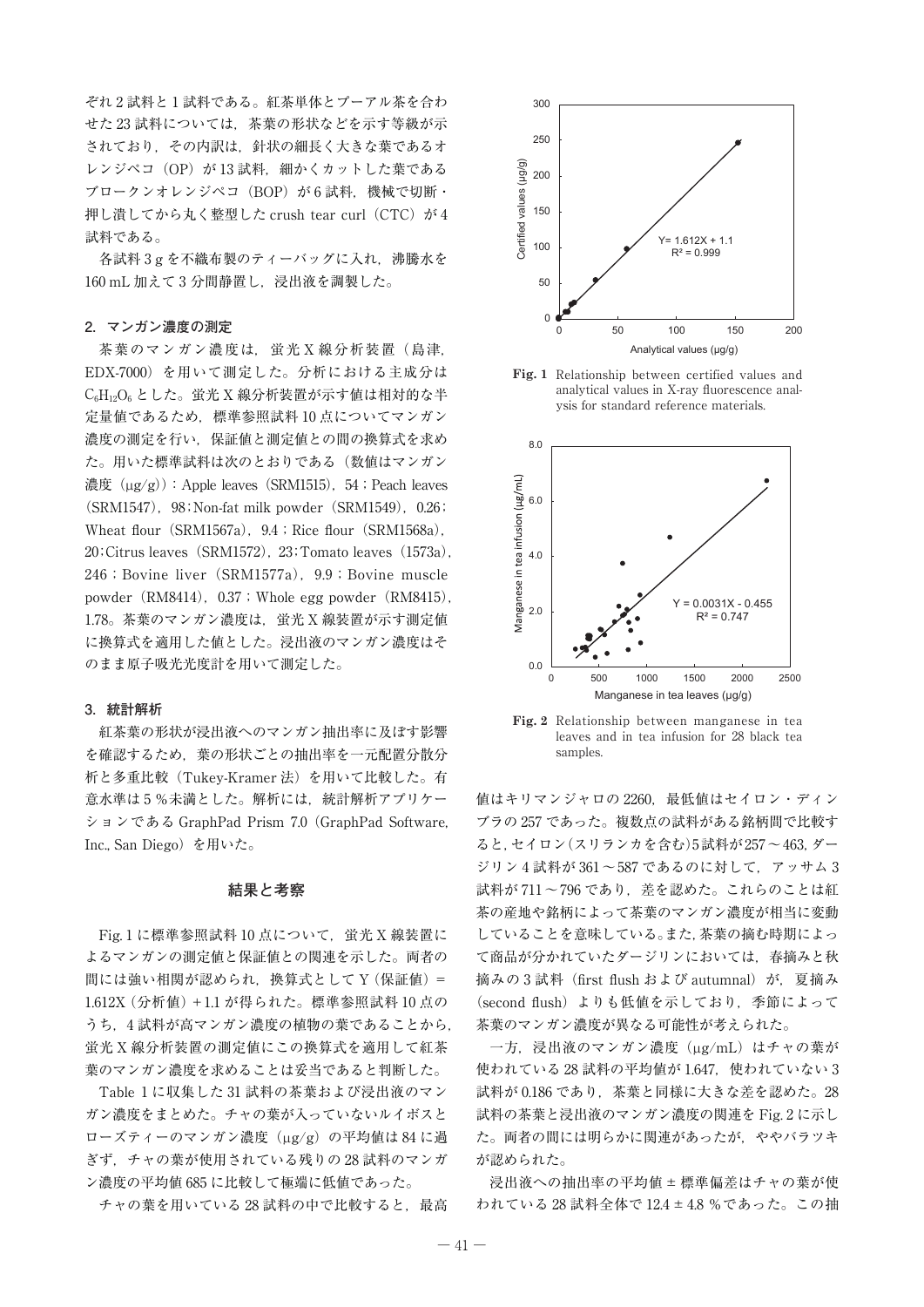| <b>Table 1</b> Manganese concentration in tea leaves and tea infusion |  |  |
|-----------------------------------------------------------------------|--|--|
|-----------------------------------------------------------------------|--|--|

| Tea type or brand                   | Shape of tea             | Manganese concentration |                       |
|-------------------------------------|--------------------------|-------------------------|-----------------------|
|                                     | leaves*                  | Leaves $(\mu g/g)$      | Infusion $(\mu g/mL)$ |
| Black tea                           |                          |                         |                       |
| Afternoon tea                       | <b>OP</b>                | 516                     | 1.345                 |
| Assam                               | <b>CTC</b>               | 753                     | 3.748                 |
| Assam. Calcutta                     | <b>CTC</b>               | 711                     | 2.182                 |
| Assam, Diksam                       | ${\rm OP}$               | 796                     | 2.064                 |
| Ceylon, Dimbula                     | <b>CTC</b>               | 257                     | 0.641                 |
| Ceylon, Kandy                       | <b>BOP</b>               | 403                     | 0.998                 |
| Ceylon, Nuwara Eliya                | <b>BOP</b>               | 463                     | 0.34                  |
| Ceylon, Ratnapura                   | <b>OP</b>                | 405                     | 1.13                  |
| Darjeeling, the autumnal            | <b>OP</b>                | 372                     | 0.591                 |
| Darjeeling, the first flush         | <b>OP</b>                | 361                     | 0.703                 |
| Darjeeling, the first flush in 2020 | OP                       | 390                     | 1,136                 |
| Darjeeling, the second flush        | <b>OP</b>                | 587                     | 0.482                 |
| Decaf Special                       | OP                       | 532                     | 1.331                 |
| English blend                       | ${\rm OP}$               | 410                     | 1.11                  |
| Hyuga (Miyazaki, Japan)             | <b>BOP</b>               | 808                     | 0.61                  |
| Keemun Queens Hope                  | <b>OP</b>                | 907                     | 1.731                 |
| Kilimanjaro                         | <b>CTC</b>               | 2259                    | 6.736                 |
| Lapsang souchong, Fujian            | <b>OP</b>                | 562                     | 1.153                 |
| Nilgiri                             | <b>OP</b>                | 834                     | 1.316                 |
| Nilgiri, broken                     | <b>BOP</b>               | 935                     | 2.589                 |
| Sri Lanka                           | <b>BOP</b>               | 329                     | 0.684                 |
| Uva, Highlands                      | <b>BOP</b>               | 772                     | 1.883                 |
| Puar tea                            |                          |                         |                       |
| Monhai Puar. Yunnan                 | <b>OP</b>                | 940                     | 0.859                 |
| Flavored black tea                  |                          |                         |                       |
| Apple                               |                          | 1244                    | 4.671                 |
| Cherry Blossoms                     |                          | 666                     | 1.628                 |
| Earl Grey, Darjeeling               |                          | 384                     | 1.014                 |
| Rosé wire                           |                          | 753                     | 1.846                 |
| White peach                         |                          | 819                     | 1.595                 |
| Mean                                |                          | 685                     | 1.647                 |
| Standard deviation                  | $\overline{\phantom{0}}$ | 390                     | 1.385                 |
| Other types of tea                  |                          |                         |                       |
| Rooibos, Earl Gray                  |                          | 62                      | 0.108                 |
| Rooibos, lemon                      |                          | 131                     | 0.171                 |
| Rose tea                            |                          | 58                      | 0.28                  |
| Mean                                |                          | 84                      | 0.186                 |
| Standard deviation                  | $\overline{\phantom{0}}$ | 41                      | 0.087                 |

\* OP, orange pekoe; BOP, broken orange pekoe; CTC, crush tear curl.

出率は茶葉を 20 メッシュ(粒度 0.84 mm)未満の細粉に してから浸出液を調製した場合の 33.2 %<sup>2)</sup>よりも明らかに 低く,茶葉の形態が抽出率に影響を及ぼしていることが考 えられた。紅茶葉の形状についての表示があった 23 試料 について,形状ごとに抽出率(平均値±標準偏差)を比 較すると, OP (13 試料) が 11.0 ± 3.7 %, BOP (6 試料) が 10.0 ± 4.9 %, CTC (4 試料) が 18.0 ± 5.8 % であり, CTC が OP および BOP に比較して有意に高い抽出率で あった。このことより,葉の形状が抽出率に影響を及ぼし ていることが確認できた。CTC は短時間で紅茶の成分を 浸出させるために,茶葉を機械を用いて引き裂くように押 しつぶし,細かくなった葉を丸めて小さなボール状に整型 したものである。したがって,マンガンの抽出率が高かっ たのも当然といえる。また,OP と BOP の間についても 平均値では差がなかったが,同一銘柄で OP と BOP の 2 種類を分析したニルギルについて比較すると,BOP であ るニルギル・ブロークンが 14.8 %であるのに対して、OP

であるニルギルが 8.5 %であり,葉を細かく切断するだけ でもマンガンの抽出率が高くなる可能性が考えられた。

食事摂取基準においてマンガンの必要量は定められてい ないが<sup>4)</sup>, ヒトを対象にした研究からは約1mg/日と考え られる5)。紅茶浸出液には平均で約 1.6 µg/mL のマンガン が含まれていたことから、紅茶をティーカップ3杯(約 400 mL)飲用すれば 1 mg 近いマンガンが摂取できる計算 になる。一方,季節ごとの 7 日間連続の食事秤量記録にも とづいて日本人の習慣的なマンガン摂取量を算出した研究 では、マンガン摂取量の平均値を男性 3.69 mg/日, 女性 3.90 mg/日とし, 摂取量の 40.6 %がコメ, 22.5 %が茶系 飲料に由来するとしている6)。この研究の男女の平均値を もとに茶系飲料からのマンガン摂取量を算出すると 0.854 mg/日となり、今回の研究結果と矛盾しない。日本 人が摂取する茶系飲料としては緑茶がもっとも多いが、紅 茶を習慣的に飲用する人においては,紅茶がマンガンの安 定した供給源になっているといえるだろう。